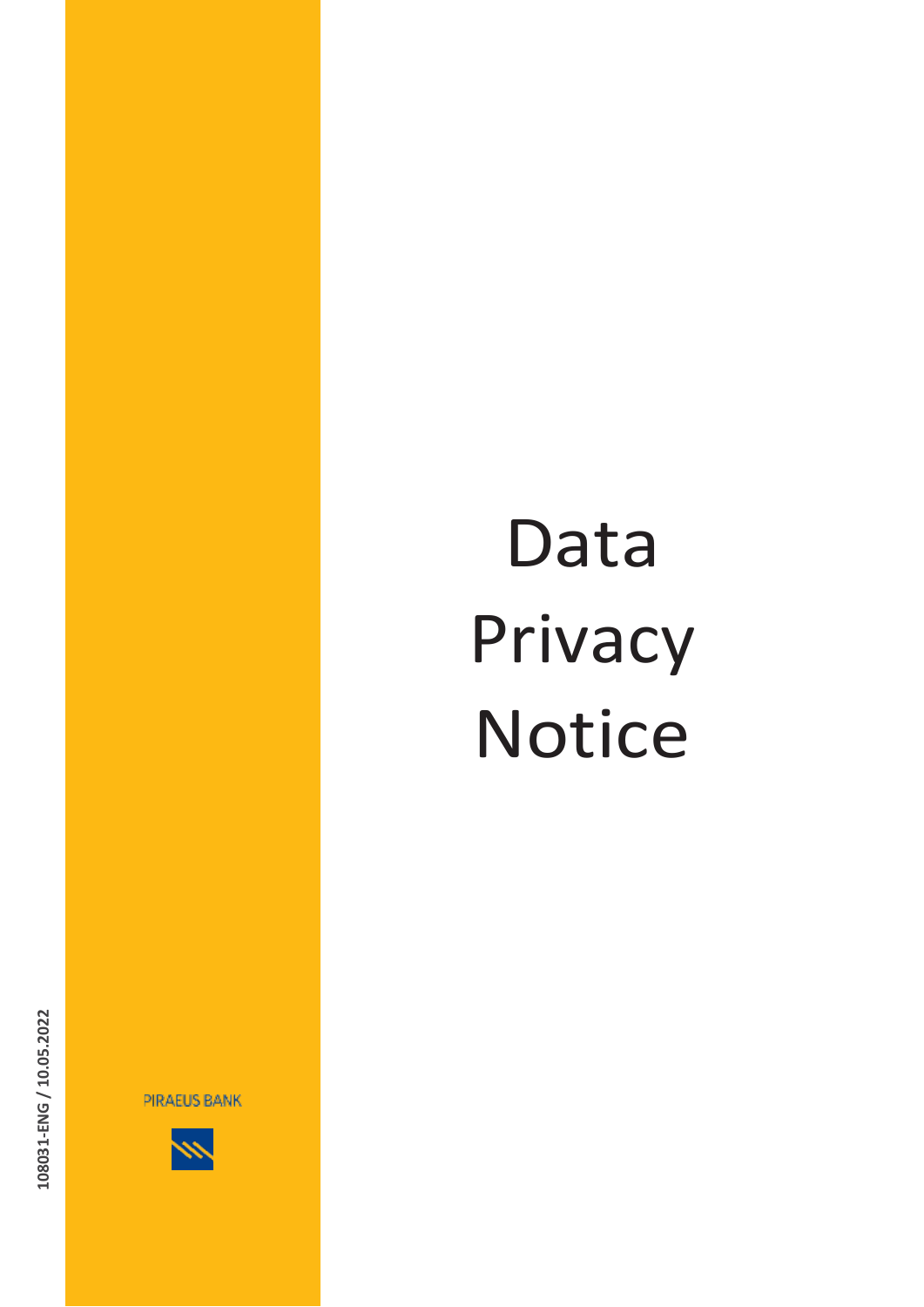The Public Limited Company (Bank) under the company name "**Piraeus Bank S.A.**", which hasitsregistered head office in Athens (4Amerikis Str.),VAT No.: 996763330, Tax O ffice: Athens Tax O ffice for Commercial Companies (FAEE), General Commercial Registry (GEMI) No.: 157660660000, in its capacity as the **Controller of Personal Data**, hereinafter referred to as the "**Bank**", in the context of the General Data Protection Regulation (EU) 2016/679 which shall enter into force on **25/05/2018**, hereinafter referred to as the "GDPR", as currently applicable, shall hereby provide the following update on the processing of your personal data and your rights asthe data subject. The Regulation shall replace the existing legal framework on the protection of individuals from the processing of personal data. **As of the aforementioned date, any reference in the provisions of Law no. 2472/1997 shall refer to the provisions of the new "GDPR",** as well as Law 4624/2019 as in force which includes measures for its implementation

This update is addressed to individuals who perform any transaction with the Bank, including but not limited to Customers who have maintained a permanent relationship with the Bank or passing Customers, their respective legal representatives, as well as their special or universal successors and to any natural person who has business relations with the Bank in any capacity.

Personal data processing is the collection, recording, organization, structuring, storage, adaptation or alteration, retrieval, consultation, use, transmission, restriction or erasure of personal data which was or will be brought to the attention of the Bank, either as part of your business relations with it or as part of any update which is received by the Bank from any third party, a natural or legal person or public sector body, while exercising a legal right of their own or the Bank.

In compliance with the current legislative framework, the Bank has taken all steps required, by implementing all appropriate technical and organizational measures for the lawful adherence, processing, and safe retention of personal data files, and is committed to ensure and protect in every way the processing of your personal data against any loss or leakage, alteration, transfer or any other unlawful processing.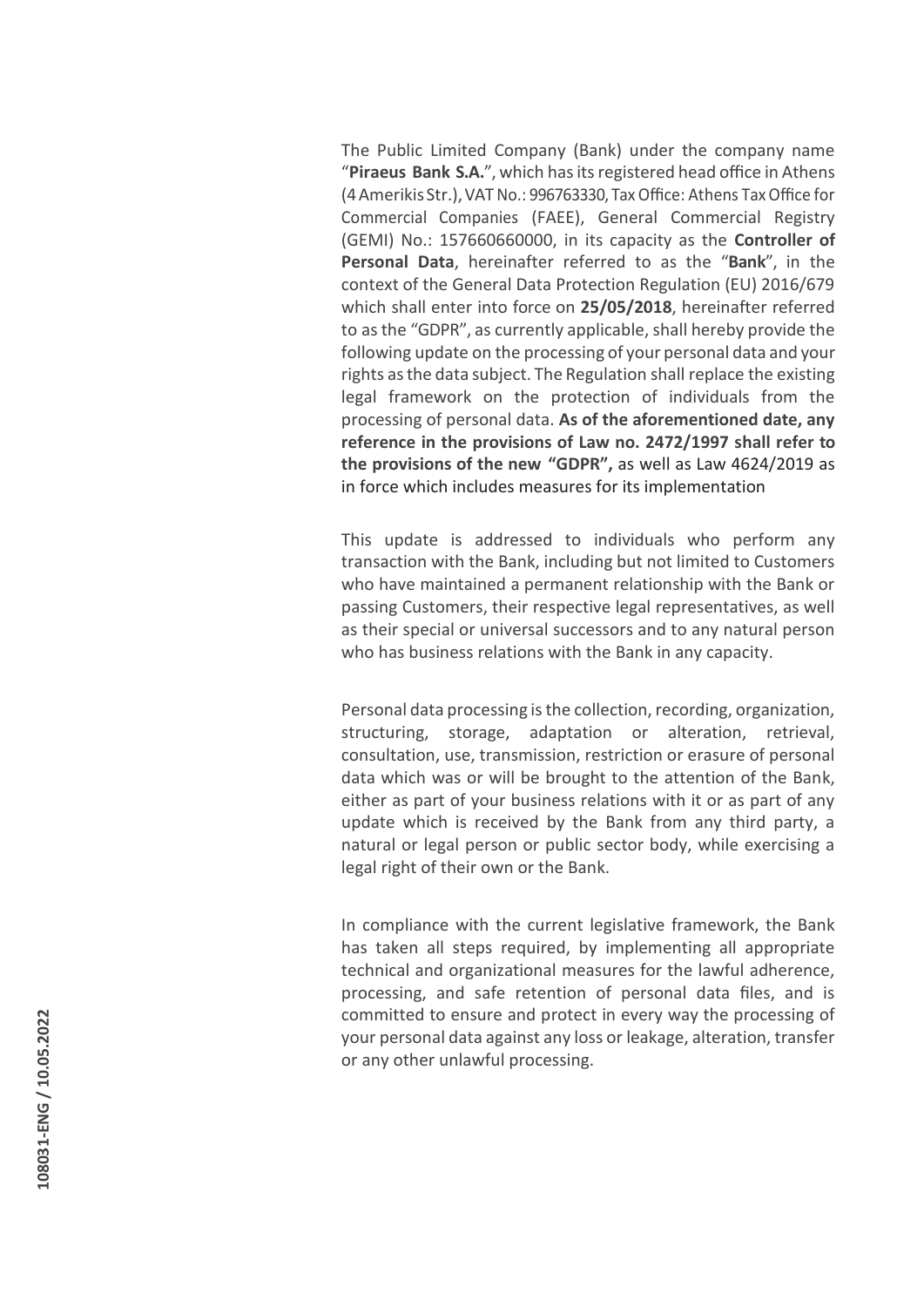**A. Which personal data we process and where we collect them from**

- The Bank processes your personal data, which you or your legal representatives have submitted or will submit to the Bank, which are necessary for the commencement, continuation, and execution of your business relations with the Bank, either existing or future ones, depending on the product or service provided and the current applicable procedures and policies of the Bank. The personal data you provide the Bank with / submit to the Bank must be complete and accurate and shall be diligently and immediately updated by you, in case they were altered or whenever deemed necessary by the Bank in order to preserve your business relations or to fulfil any of its obligations pursuant to the law and the respective applicable regulatory provisions.
- $\blacksquare$  The Bank shall also process your personal data which were received or brought to its attention by any third party, a natural or legal person or public sector body, and which are necessary either to achieve the Bank's or any third party's legitimate interests, or to perform the Bank's tasks which are carried out in the public interest (e.g., Tiresias S.A. interbanking system, tax and insurance bodies).
- **Aiming at protecting commercial credit and transactions,** assessing your credit rating and any assumed credit risks and limiting fraud, the Bank has access to your data which may be included in the files kept by the societe anonyme under the company name BANK INFORMATION SYSTEMS S.A., and the distinctive title TIRESIAS S.A. TIRESIAS S.A. and keeps the following records: a) Default Financial Obligation System (DFO) & Mortgages and Prenotations to Mortgages System (MPS); b) Tiresias Risk Control System (TSEK); c) Credit Consolidation System (CCS); d) Lost or stolen Identity Card and Passport System (IPS); e) Terminated Merchants System (TMS); f) Assigned Requirements from Contracts/Public Works Execution Certifications System; g) Credit Rating System. Access to these files is possible without your prior consent, if deemed necessary for the commencement or continuation of your business relations with the Bank (e.g. assessment of any loan/credit request, credit limit review, cheque book issuance). Detailed information regarding the aforementioned files, the data they contain, their origin, their time of retention by Tiresias S.A. per file or as a whole, as well as the exercise of your rights against Tiresias S.A. pursuant to the new "GDPR" shall be provided directly by Tiresias S.A. (Controller), with registered head office in Maroussi, 2 Alamanas Str., 15125 (tel. +30 210-36.76.700) or at [http://www.tiresias.gr](http://www.tiresias.gr/)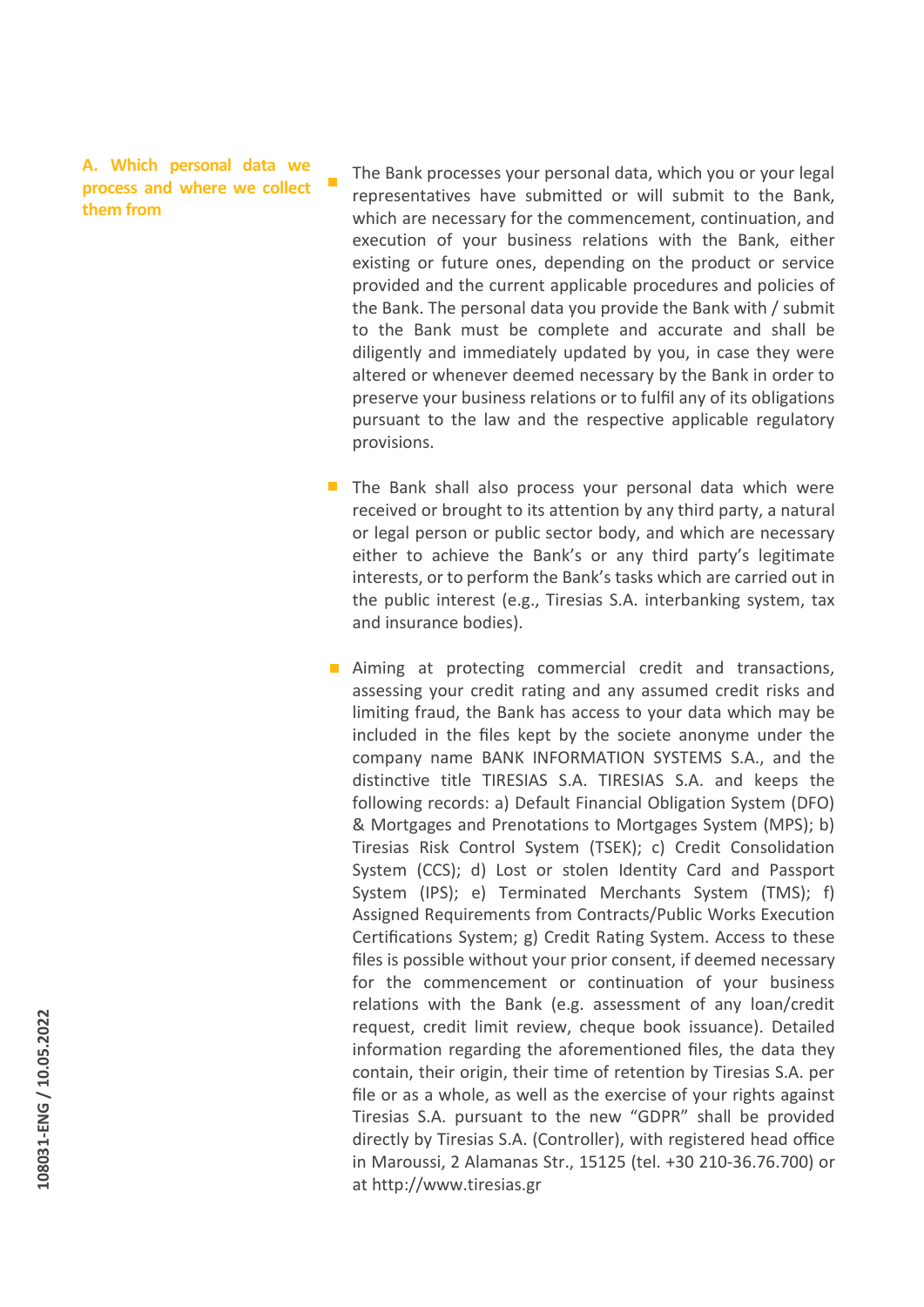- $\blacksquare$  The Bank may also process your data which it has collected from other third parties, such as publicly accessible sources (e.g., Land Registries/ National Cadastre, Commercial Registries, Internet), provided that said data are necessary for the purposes of the processing.
- In order to initiate and continue its business relationship with its Customers and to open a deposit account for any individual, the Bank shall collect and process at least the following personal data: Full name, father's name, details of identity card/passport or any other official identification document, permanent residence, home address, correspondence address, business details and business address, financial data (e.g. income tax assessment), tax residence, tax identification number, telephone number (fixed and/or mobile) and specimen of signature (physical or electronic). Where appropriate, you may be requested to submit additional details (e.g., professional card or student identity card), provided that these data are considered as prerequisite for the commencement or continuation of a specific business relationship.
- If you do not have a customer code in the Bank, for the execution of any banking transaction (e.g. payment transaction at the cashier desk), the Bank shall collect and process the following data: Full name, father's name and telephone number, while for transactions in cash and depending on the amount of the transaction, you may be requested to provide additional identity card/passport data or data included in any other official identification document, tax identification number, business details, home and business address.
- Depending on the product/service provided by the Bank or as part of the evaluation of your financial capacity with the purpose of settling/restructuring your debts, the Bank may collect and process additional data, including but not limited to the following: financial details (e.g., tax returns, income tax assessments, Unified Property Ownership Tax -ENFIA, sole proprietorship financial details) or other income sources, property asset valuation, data of the financed or mortgaged property, insurance policies (e.g., coverage against Fire/Earthquakes), data of the Record and Securities Account with the DSS of the ELKAT by HELEX, as well as additional information – as part of implementing the current rules on financial instruments markets.
- $\blacksquare$  The Bank processes data in the context of the provision of its Network to insurance intermediaries of its Group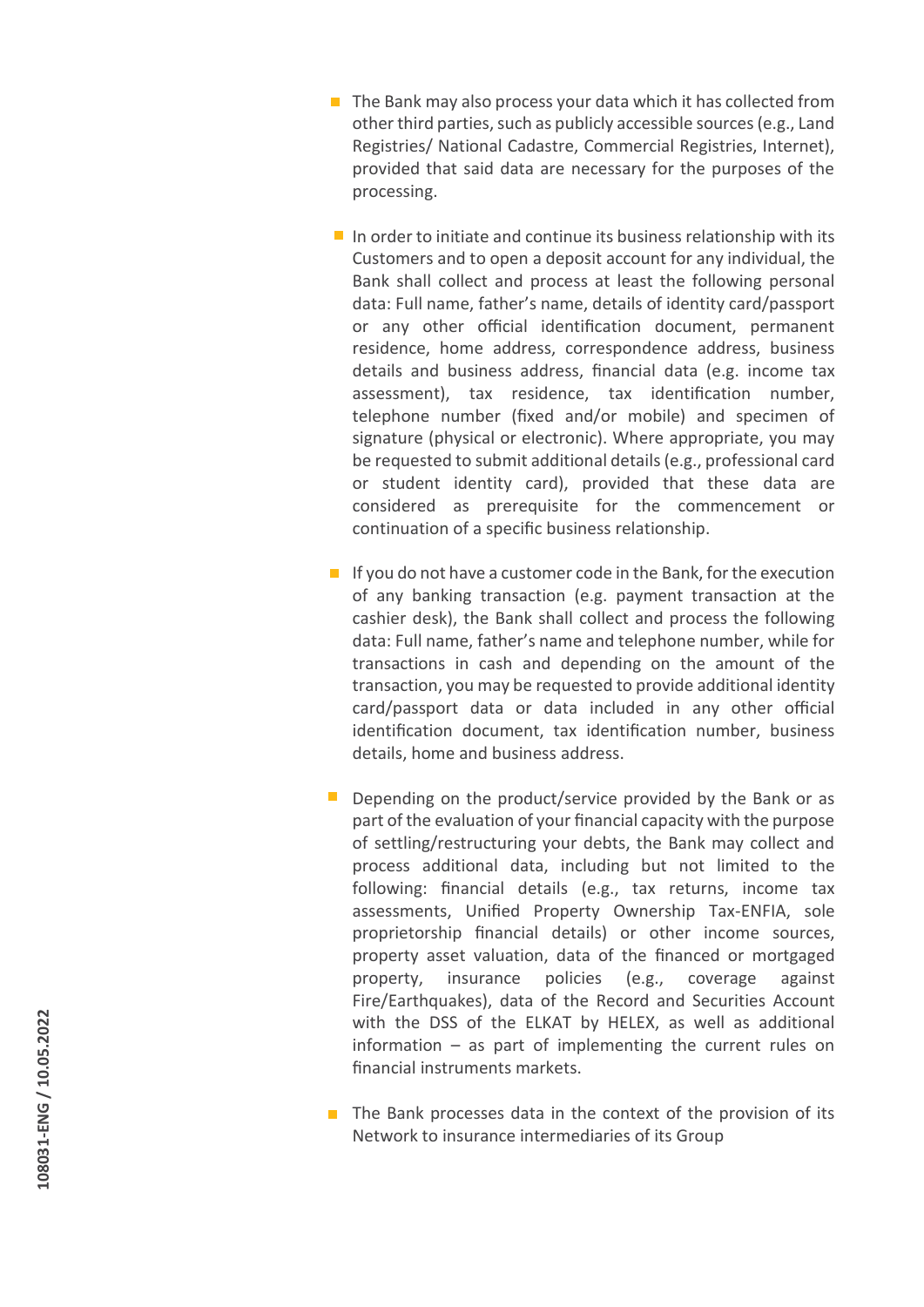The collection and processing of your aforementioned personal data by the Bank is necessary for the establishment, maintenance and continuation of any business relationship between us. If you object to the provision or processing of your personal data, it may be impossible to establish or continue your cooperation with the Bank (e.g., refusal to process and use your e-mail address makes it impossible to use or to continue providing the winbank web banking service, refusal to process and use your mobile number makes it impossible to provide the SMS alert service).

**B.** Processing of special **categories of personal data**

The Bank shall not process any personal data of yours which are related to your racial or ethnic origin, political opinions, religion or philosophical beliefs, trade union membership, genetic or biometric data, which confirm youridentificationasthedata subject,anddata concerninghealthordata concerning your sex life or sexual orientation, unless: a) you have given your explicit consent for a specific purpose (eg processing your data through your photo (selfie), which undergoes special technical processing, biometric analysis and is compared with the photo of your police ID card, for the purpose of your unmistakable identification or verification of your identity, in the context of the process of remote electronic identification for the beginning of your remote transaction relationship with the Bank) or your consent is included in your positive action, such as when you submit a request to the Bank, which is based on invoking your specific data (eg invoking health problems), which you voluntarily provide and their processing is necessary for the investigation of the specific request;b)thesedatahavebeenprovidedto the Bank by you or any third party, either natural or legal person, as part of the documentation and safeguard of your and/or the Bank's legitimate interests, in its capacity as the controller (e.g., information on subjects who have been placed into guardianship); c) processing is necessary to protect your, any other individual's, vital interests (e.g., opening and keeping of fundraising accounts); d) the data have been manifestly made public by you; e) processing is necessary for the establishment, exercise or defence of both your legal claims and the Bank's, in its capacity as the controller (e.g., incapacity to perform legal acts); f) processing is necessary for reasons of substantial public interest (investigation of any persecuted act underthe laws onthepreventionand controlofmoneylaunderingandterroristfinancing). In any case, the Bank has taken all necessary technical and organizational measures to securely keep and process your personal data belonging to the special categories above. It is noted that when you choose to access the Bank's electronic banking system, Winbank, from your mobile phone, by utilizing the relevant application (mobile application of winbank), through the use / presentation of the fingerprint selected by you for this purpose in an identification sensor fingerprints (one touch sensor), the Bank simply receives the result from the above sensor - as only he recognizes your fingerprints - without any processing of your data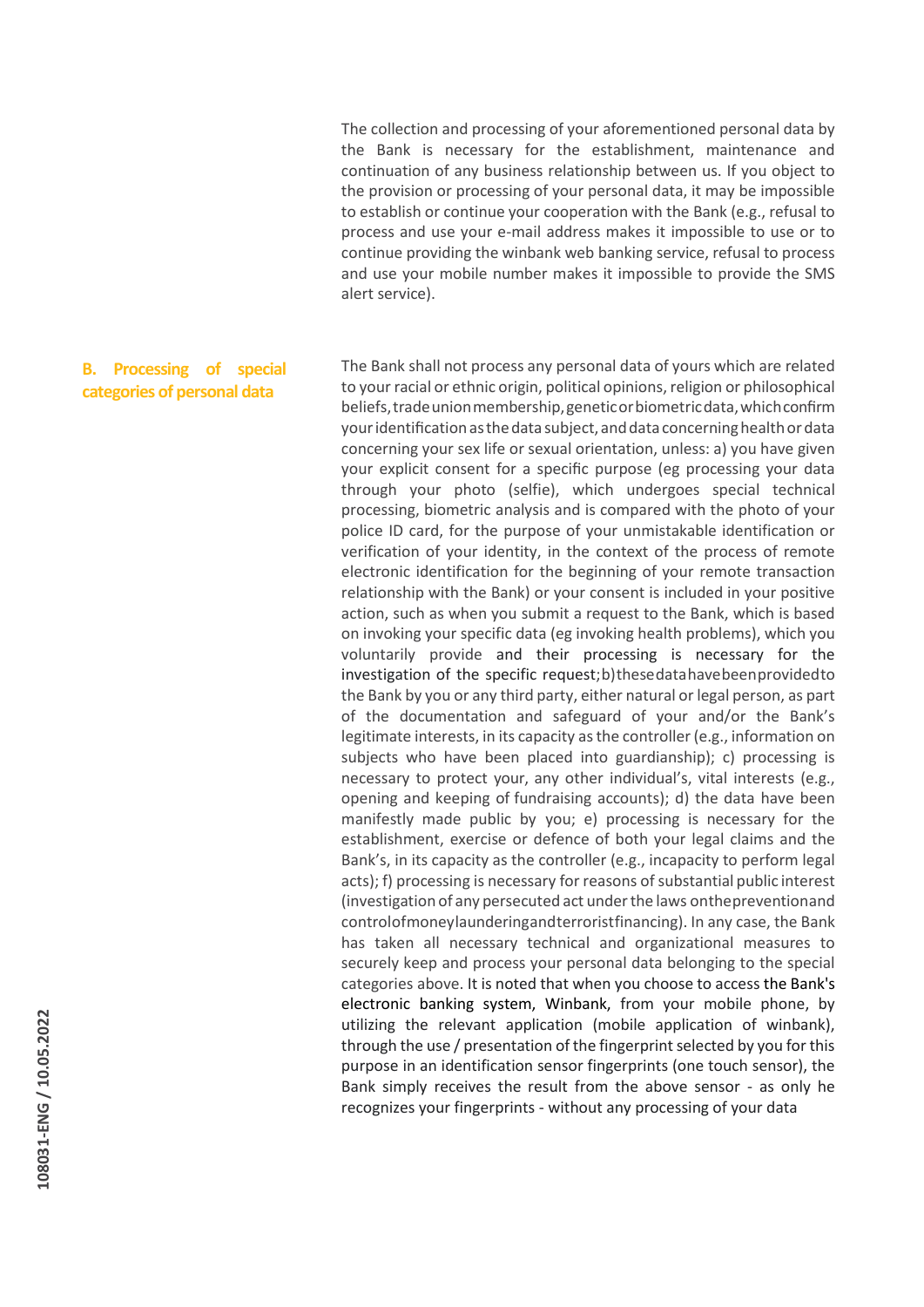| C. Children-related data           | The personal data of minors shall be processed subject to the prior<br>consent of their parents or the persons who have undertaken their<br>parental responsibility, unless otherwise specified by law. For the<br>purposes hereof, minors are persons who have not attained the age of<br>18 years.                                                                                                                                |
|------------------------------------|-------------------------------------------------------------------------------------------------------------------------------------------------------------------------------------------------------------------------------------------------------------------------------------------------------------------------------------------------------------------------------------------------------------------------------------|
| <b>D. Lawfulness of processing</b> | The Bank shall legally process personal data, provided that processing:                                                                                                                                                                                                                                                                                                                                                             |
|                                    | I Is necessary for servicing, supporting and monitoring your<br>business transactions with the Bank and the proper execution<br>of any agreements between you and the Bank.                                                                                                                                                                                                                                                         |
|                                    | Is necessary in order for the Bank to comply with any legal<br>obligations or for the purposes of the legitimate interests<br>pursued by the Bank, which arise from your business<br>transactions with the Bank, or other legal rights of the Bank.                                                                                                                                                                                 |
|                                    | Is necessary for the performance of a task carried out in the<br>public interest, in the context of the current legislative and<br>regulatory framework.                                                                                                                                                                                                                                                                            |
|                                    | Is based on your prior explicit consent, if processing is not based<br>on any of the aforementioned legal processing bases.                                                                                                                                                                                                                                                                                                         |
| <b>E. Withdrawal of consent</b>    | You have the right to withdraw your consent, whenever required,<br>at any time without said withdrawal affecting the lawfulness of<br>processing based on consent before its withdrawal. The withdrawal<br>of your consent may be submitted at any branch of the Bank or<br>electronically through Winbank.                                                                                                                         |
| <b>F. Purposes of processing</b>   | The processing of your personal data is related to:                                                                                                                                                                                                                                                                                                                                                                                 |
|                                    | Servicing, supporting and monitoring your business transactions<br>with the Bank, the proper execution of any agreements between<br>you and the Bank and any bank transactions, the examination of<br>any requests for the provision of the Bank's products/services,<br>the performance of the Bank's obligations, in its capacity as the<br>controller or the processor, and the exercise of its legal and<br>contractual rights. |
|                                    | The service and facilitation, by providing the ability to<br>authorized<br>communicate<br>with<br>competent<br>a                                                                                                                                                                                                                                                                                                                    |

representative, in the form of live chat (video conference)

and / or internet chat (web chat) and / or internet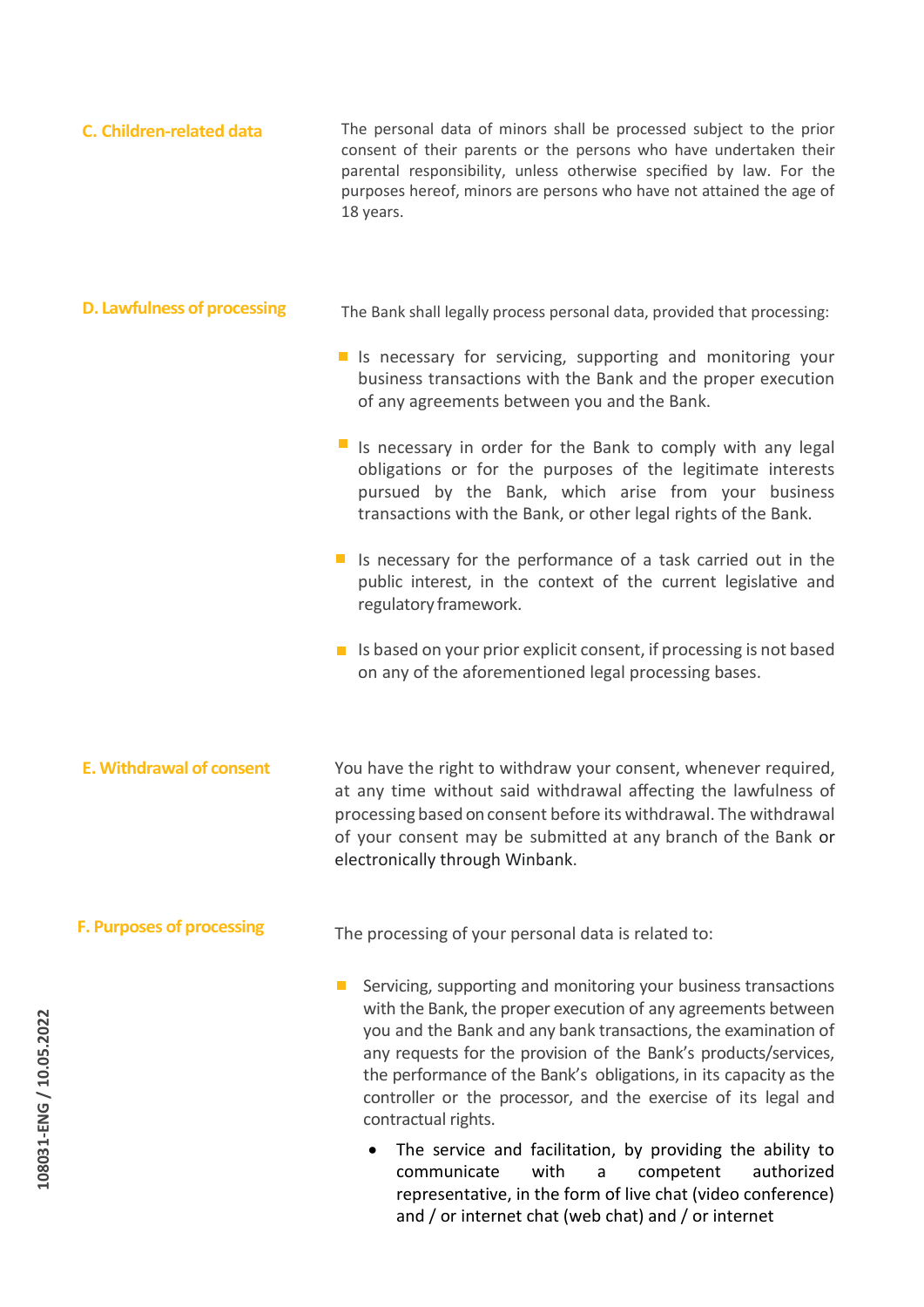- telephone chat (web audio), at within the provision of electronic banking services through the winbank electronic banking system and subject to the provision of your explicit consent
- The service, facilitation and support of your transaction relationship with the Bank, when you choose to conduct transactions and in general use the services of an online store (e -branch) of the Bank, by making a video call in order to achieve visual contact and Seamless communication with the employee of the Bank who serves you remotely and in this way to provide you with the best possible service, support and assistance .
- $\blacksquare$  The conduct of any audits, as provided for by the current legislative and regulatory framework, the protection of commercial credit and financial transactions, transmission of your data related to your financial behaviour, the assessment of your solvency and search for financial behaviour data (e.g., from the interbanking records of TIRESIAS S.A.).
- $\blacksquare$  The registration, recording and archiving of all types of your orders to the Bank, which have been given in writing, by electronic means or by telephone, in order to conclude transactions and for the protection of transactions.
- $\blacksquare$  The upgrading of the Bank's products and services and the promotion of any products and services of the Bank, the Piraeus Group companies and any collaborators of the Bank, subject to your prior consent.
- $\blacksquare$  The examination and, weather the conditions are met, the execution of any requests towards the Bank or the investigation of your complaints regarding any products and services offered by the Bank.
- The compliance with the Bank's legal obligations according to  $\mathcal{L}_{\text{max}}$ the current legislative and regulatory framework (e.g., legislation on the prevention and control of money laundering and against terrorism, tax and social security provisions).
- $\blacksquare$  The protection of the Bank's legitimate interests in relation, among others, to the following: a) any legal claims of the Bank which are raised before the competent judicial or extrajudicial / alternative dispute resolution bodies; b) the prevention of fraud and other criminal acts; c) the assessment and optimization of security procedures and IT systems; d) the management of the Bank's operational and credit risks; e) physical security and the protection of persons and property (e.g., video surveillance).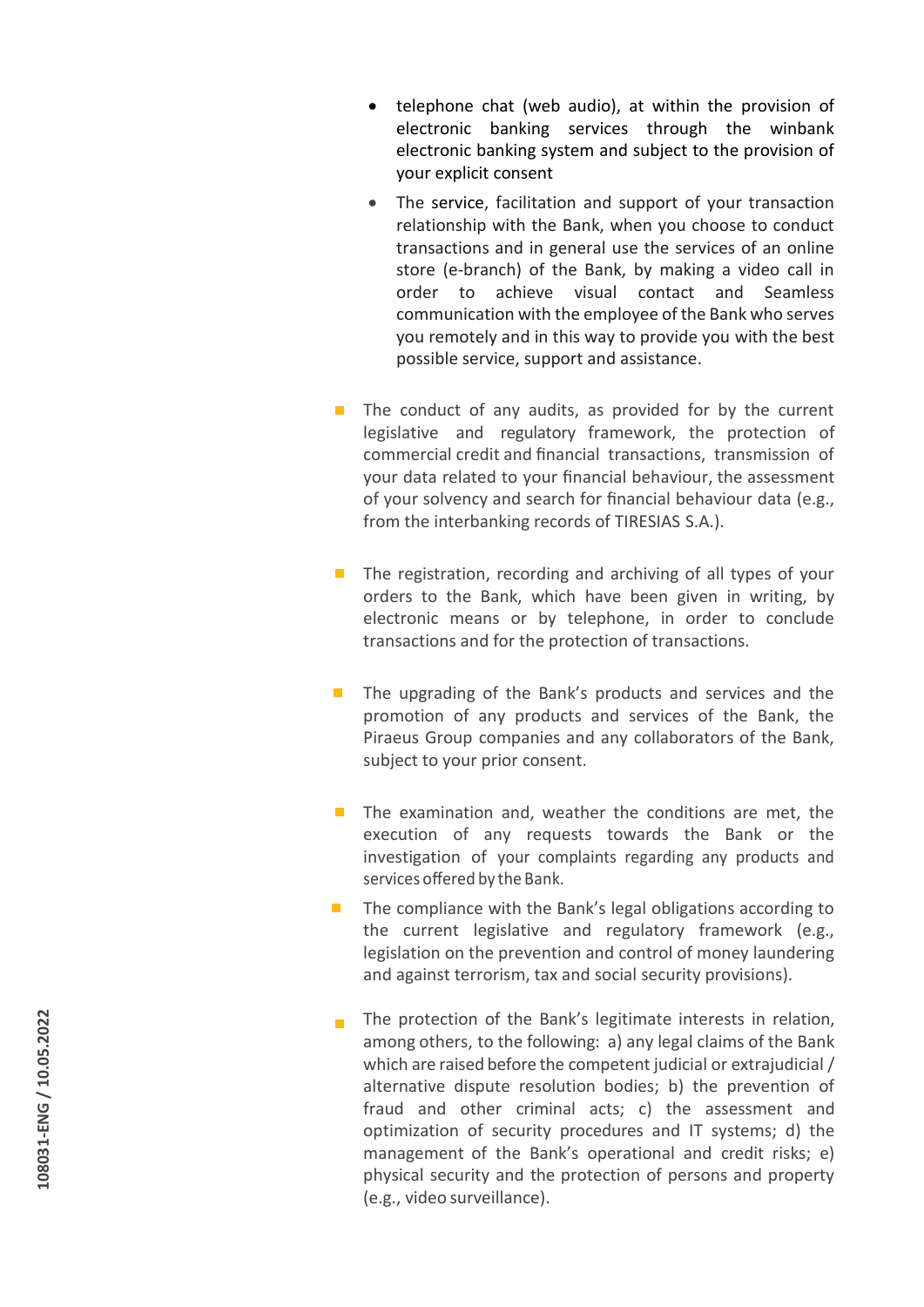- $\blacksquare$  The service, support and implementation of your remote electronic identification, when you choose it for the start of your remote transaction relationship with the Bank, as well as the verification and verification of the authenticity of the documents you submit, in accordance with the above and in accordance with the current regulatory and institutional framework, with the processing of your data through your video and photo (selfie), for the purpose of your indisputable identification or verification of your identity and subject to the provision of your explicit consent.
- **G. Automated decision makingandprofiling** The Bank may in certain cases, for the fulfillment and achievement of lawful purposes and always in compliance with the provisions of the GDPR and in general of the applicable legislation make any decisions exclusively based on automated personal data processing procedures, including profiling. In particular, the Bank may legally make such decisions, including profiling, for monitoring purposes and for the prevention of fraud and tax evasion at your expense or at the expense of the Bank or any third party (e.g., malicious debit of a credit card, unusual transaction in a bank account), as well as for the provision of ensured and reliable services by the Bank (e.g., investment products and services), or if the processing is necessary for the conclusion or execution of an agreement (e.g., credit scoring, which shall be based on personal data received directly byyouorafterasearchinthefinancialbehaviour database of TIRESIAS S.A., and which uses as criteria the subject's income, financial obligations, profession, and the compliance with its contractual obligations as part ofthe subject'spreviousfinancing, which the subject has received from the Bank or any third creditor, in order to assess your credit rating and to grant you the respective financing). The Bank may also make such decisions, including profiling, to promote new products and services of the Bank, Group companies and companies cooperating with the Bank, and always provided that prior explicit consent has been given.

**H.Processing of personal data and profiling for direct marketing purposes**

After the Bank has first obtained your consent, it may process your personal data, including profiling, in order to inform you on any products and services provided by the Bank, the companies of the Group and the companies cooperating with the Bank, which might interest you. For this purpose, the Bank processes information regarding the Bank's services you use and/or any standard banking transactions you perform (e.g., tax payment by credit card), in order to present you products, services or offers which shall better serve your needs.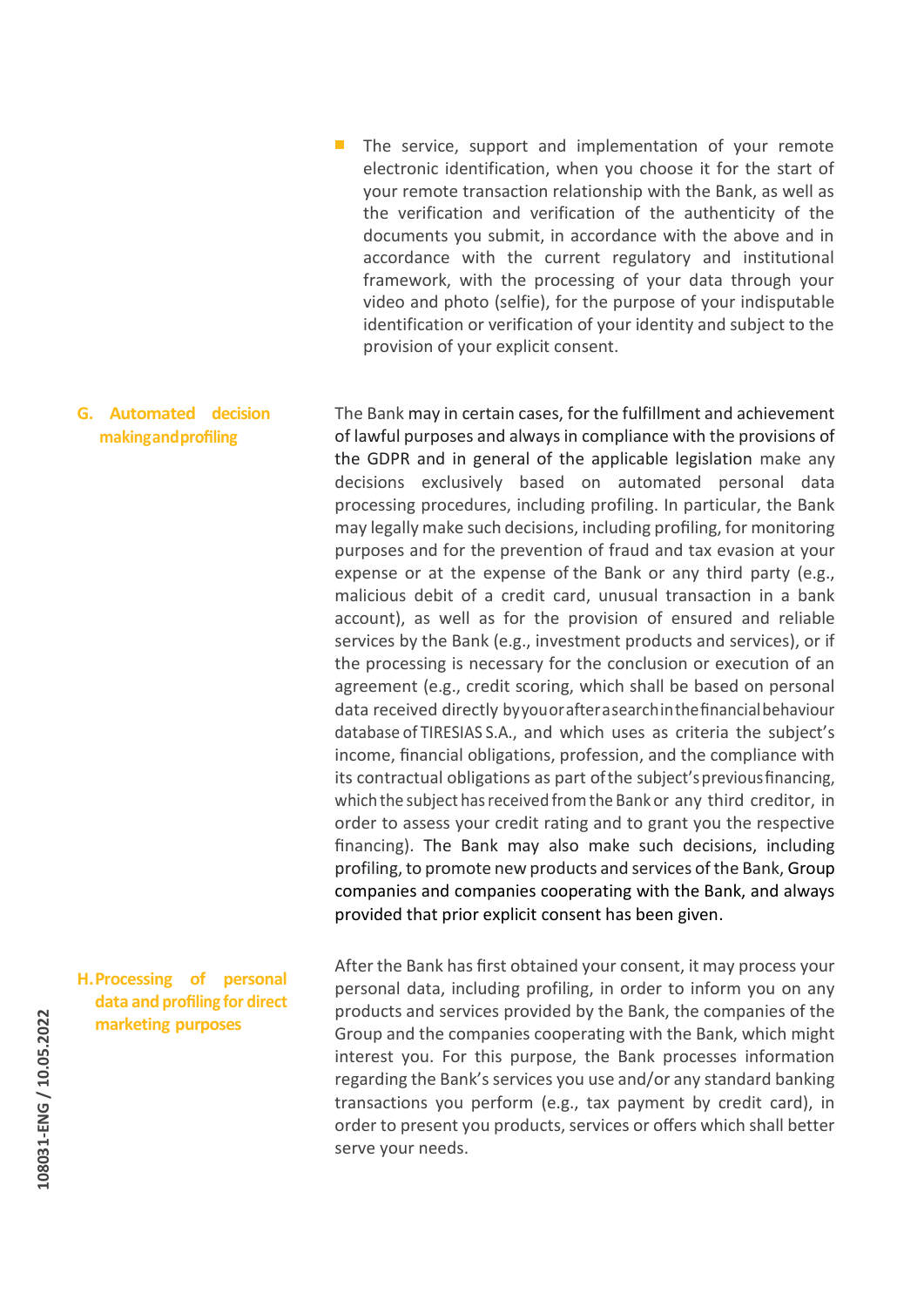In any case, you have the right to revoke the consent you have given us to oppose the processing of your personal data, including profile creation, for the above purpose of direct commercial promotion of products / services of the Bank, the Group companies and the business partnering with the Bank, by submitting your request to any Bank branch

**I. Data retention period** The Bank shall retain your personal data for as long as it is provided for in each case, pursuant to the current applicable legal and regulatory framework, and in any case for a period of twenty (20) years after the last calendar day of the year when your respective business relationship with the Bank ended. In case any request on your cooperation with the Bank is not accepted and the conclusion of the agreement is not completed, the data will be retained for a periodoffive(5)years.Incaseoflitigation,anypersonal data related to you shall be retained by all means until the end of the litigation, even if the above period of twenty (20) years has lapsed.

**J. Who are the recipients of personal data** Access to your personal data shall be awarded to the Bank's business and operational units' employees, within the range of their responsibilities, as well as to the Group companies as part of the proper performance and execution of their contractual, legal and regulatory obligations, and to the respective statutory auditors of the Bank and/or the Group.

> The Bank shall not transmit or disclose your personal data to third parties, except in case of:

- **D** Undertakings (domestic and foreign), to which the Bank has partly or wholly assigned the processing of your personal data on its behalf, or to which it has transmitted the necessary data, for the fulfillment and service of lawful processing purposes and which have assumed a confidentiality obligation towards the Bank either (a) as part of the contractual relations between them, determining the subject, purpose, and duration of processing, the nature of personal data processed and the rights of the Bank; or (b) as part of their regulatory obligations to respect the principle of confidentiality, such as:
	- i. Payment service and payment processing companies/organizations (e.g. DIAS system, VISA, Mastercard).
	- ii. Credit Institutions, Payment Institutions.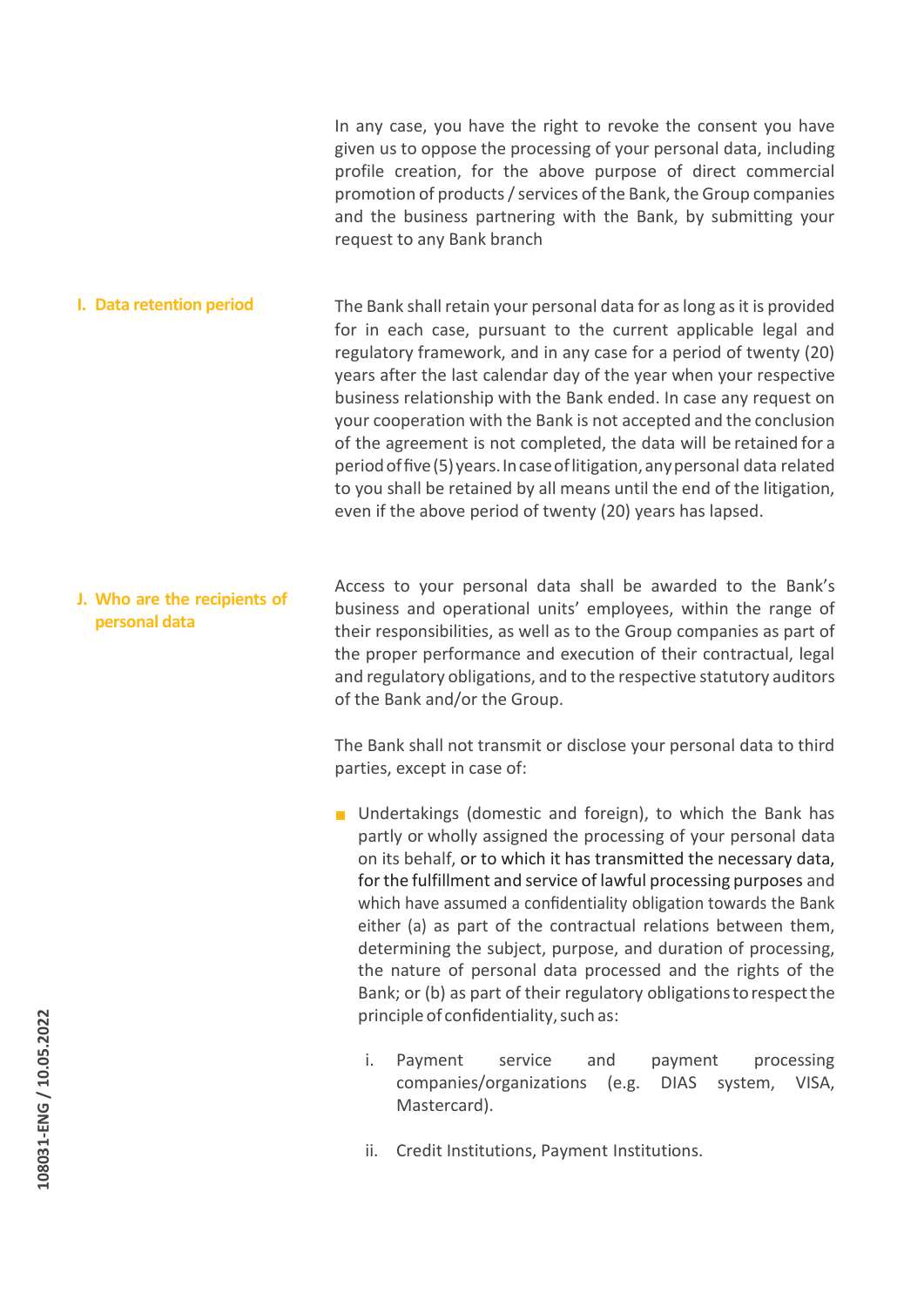- iii. Associated undertakings, such as: Investment societes anonymes(AEPEYs), Mutual Fund Management Companies (AEDAKs), other financialorganizationsorbodiesoranyother Authorities (e.g., CentralSecurities Depository, Stock Exchanges, Capital Market Commission) in order to service your business relations regarding the provision of investment services.
- iv. Loans and Credits Management Companies, according to the provisions of Law no. 4354/2015, as currently in force.
- v. Transmission of data which is imperative for the institution of a business relationship or the execution of an agreement, or for the recovery of the Bank's claims in case of failure to comply with any obligations you assumed by means of an agreement you have concluded with the Bank (e.g. transmission to cooperating lawyers, law firms and courtbailiffs,notaries,engineersandevaluators).
- vi. Companies engaged in the digitization and management (storage, destruction) of physical files.
- vii. Companies issuing and dispatching statements
- viii. Companies engaged in the submission of property rights statements of the Bank in regions which have been or shall be included in the National Cadastre.
- ix. Companies cooperating with the Bank for the participation in conformity programs or for the promotion of the Bank's products and services.
- **Undertakings/companies affiliated to the Bank, within the** meaning of Article 32 and Annex A of Law no. 4308/2014.
- $\blacksquare$  TIRESIAS S.A. for the protection of credit, the consolidation of transactions and the restriction of fraud, as well as the estimation of the Customer's credit worthiness.
- **n** Any transmission or disclosure, as required by the current statutory, legal and regulatory framework in general or a court judgement (transmission to judicial authorities, tax authorities, supervisory bodies, intermediaries) in compliance with the provisions on banking secrecy.
- Receivables acquisition companies according to Law no. 4354/2015, as currently in force and special purpose vehicles for receivables securitization purposes, and corporations of the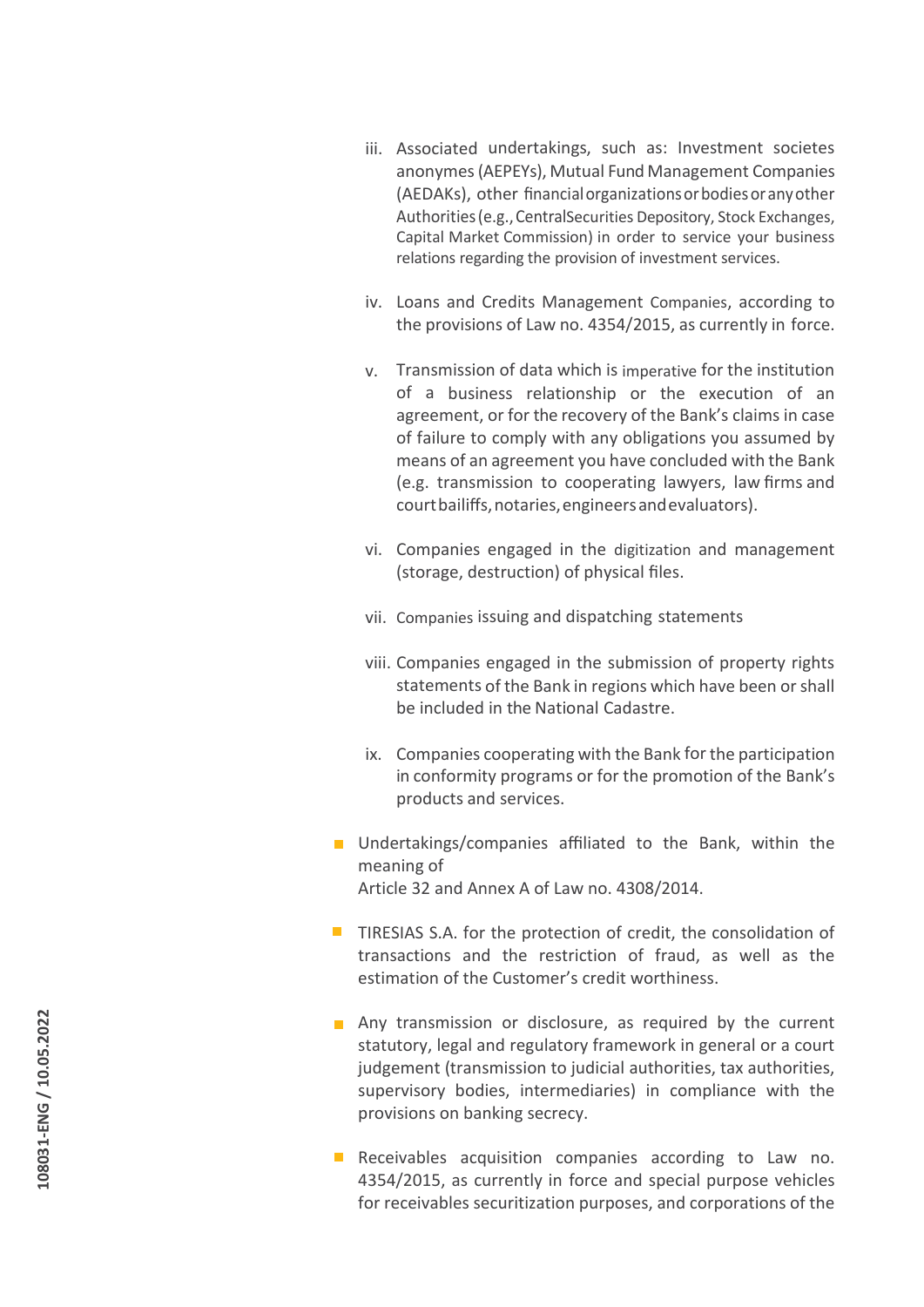financial sector in case of assignment of the Bank's receivables arising from credit agreements.

- **Judicial and Public authorities within the exercise of their** duties.
- $\blacksquare$  The Bank of Greece, the other national central Banks of the Eurosystem and the European Central Bank or any other supervisory or audit bodies within their legal duties.
	- Real estate management companies, which operate legally and in accordance with applicable law
	- Processing of data for the purpose of identifying customers, verifying and confirming the authenticity of their data, through a secure connection with the respective special information system of the State, through the Single Digital Portal of Public Administration and in accordance with applicable law.
	- Companies providing remote electronic customer identification services and verification of the authenticity of the documents submitted by customers at the beginning of the remote transaction with the Bank, in accordance with the provisions of applicable law.
	- Banking institutions for the management of interfaces and access to customer data as well as Fintech companies that provide support services, after the client authorizes them.
	- Virtual data room (VDR) service providers in order to support and facilitate the management / access to loan portfolios for legal processing purposes, in accordance with applicable law
	- Cloud computing service companies.
	- Cyber security companies

The Bank has lawfully ensured that any processors acting on its behalf shall meet all requirements and provide sufficient assurance regarding the implementation of the appropriate technical and organizational measures, so that the processing of your personal data occurs in a way that the protection of your data is ensured.

The Bank shall not directly transmit your personal data to third countries or international organizations, unless said transmission is required pursuant to the current regulatory or legislative framework or if it is strictly necessary for the fulfillment of other lawful processing purposes and always under the condition that it is based on valid legal processing bases, the provided conditions are met and an adequate level of protection is ensured, in accordance with the provisions of the G DPR.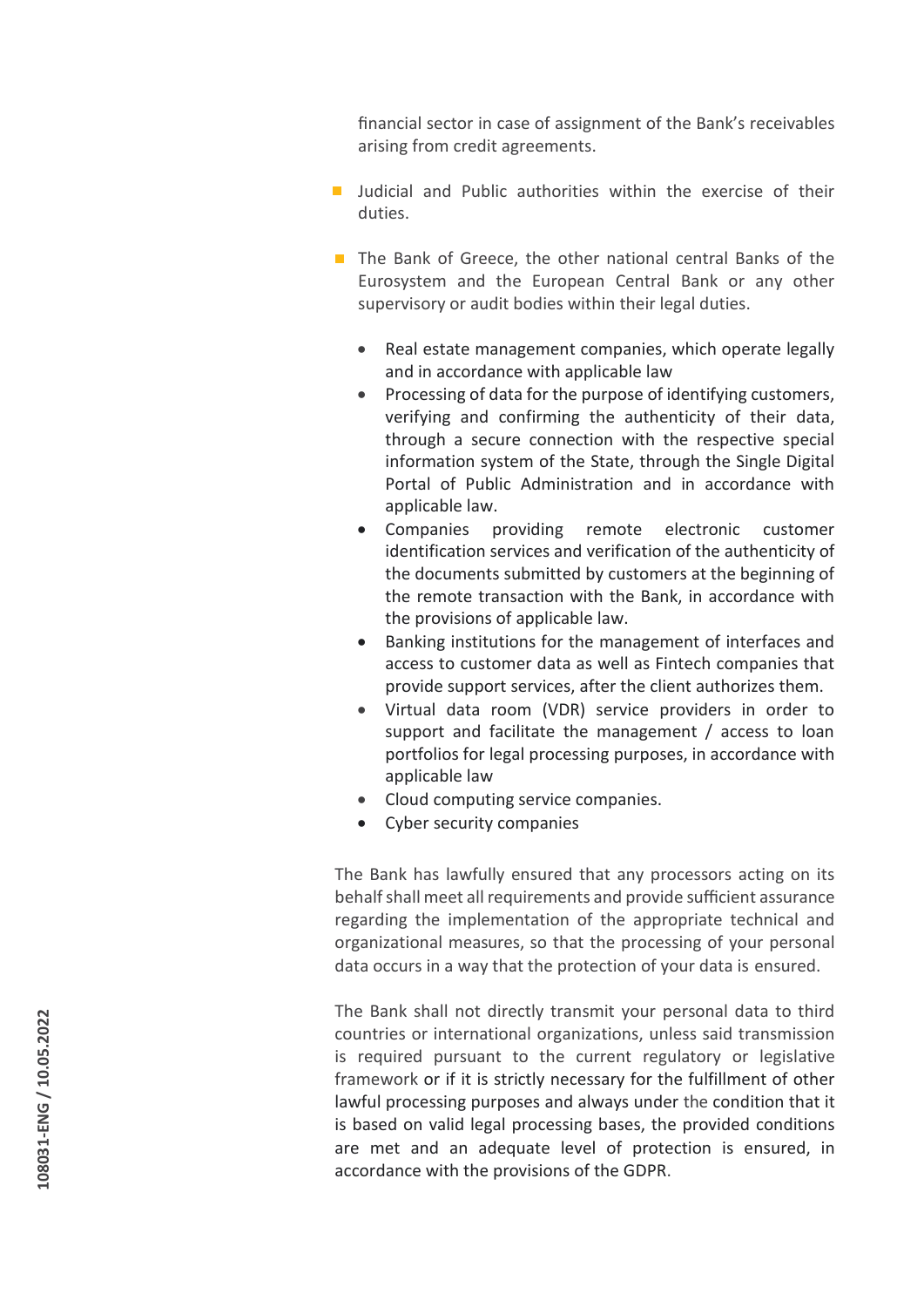Indicatively and through the respective national authorities, the Bank may transmit your personal data within the scope of the legislation on the Common Reference Model which was developed by the Organization for Economic Cooperation and Development (OECD), or pursuant to the act on tax compliance of foreign accounts by US citizens or US residents holding foreign accounts (FATCA – Foreign Account Tax Compliance Act).

## K. Data subject rights **As personal data subject, you have the following rights:**

- 1. **Right of access** to the personal data concerning you, provided that they are being processed by the Bank, in its capacity as the controller, to the purposes of said processing, the categories of data and the recipients or categories of recipients (Article 15 GDPR).
- 2. **Right to rectify** inaccurate data and complete incomplete data (Article 16 GDPR).
- 3. **Right** to **erase** your personal data subject to the Bank's obligations and legal rights to retain them, pursuant to the current applicable laws and regulations (Article 17 GDPR).
- 4. **Right to restrict** the processing of your personal data if either the accuracy of **said** data is contested or the processing is unlawful or the purpose of the processing was eliminated, and provided that there is no legitimate reason to retain them (Article 18 GDPR).
- 5. **Right to the portability** of your personal data to another controller, provided that the processing is based on your consent and is carried out by automated means. This right shall be exercised subject to the Bank's legal rights and obligations to retain the data and to perform a taskwhich is carried out in the public interest (Article 20 GDPR).
- 6. **Right to object** on grounds relating to your particular situation, in case your personal data is processed to perform a task carried out for reasons of public interest or in the exercise of official authority vested in the Bank or for the purpose of legitimate interests which are pursued by the Bank or any third party (Article 21 GDPR).